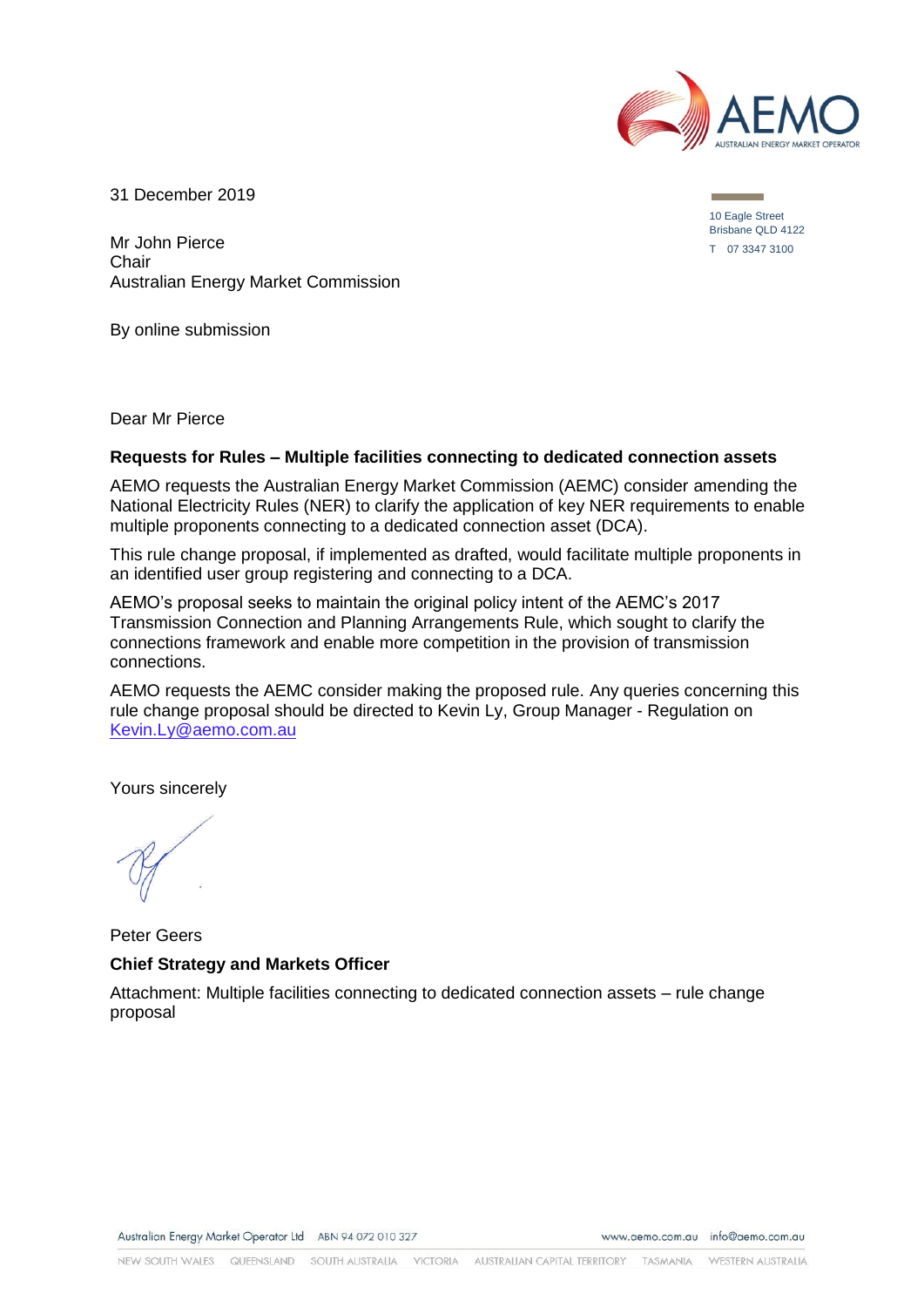

# ELECTRICITY RULE CHANGE PROPOSAL

MULTIPLE FACILITIES CONNECTING TO DEDICATED CONNECTION ASSETS

**December 2019**



Australian Energy Market Operator Ltd ABN 94 072 010 327 [www.aemo.com.au](http://www.aemo.com.au/) [info@aemo.com.au](mailto:info@aemo.com.au)

NEW SOUTH WALES QUEENSLAND SOUTH AUSTRALIA VICTORIA AUSTRALIAN CAPITAL TERRITORY TASMANIA WESTERN AUSTRALIA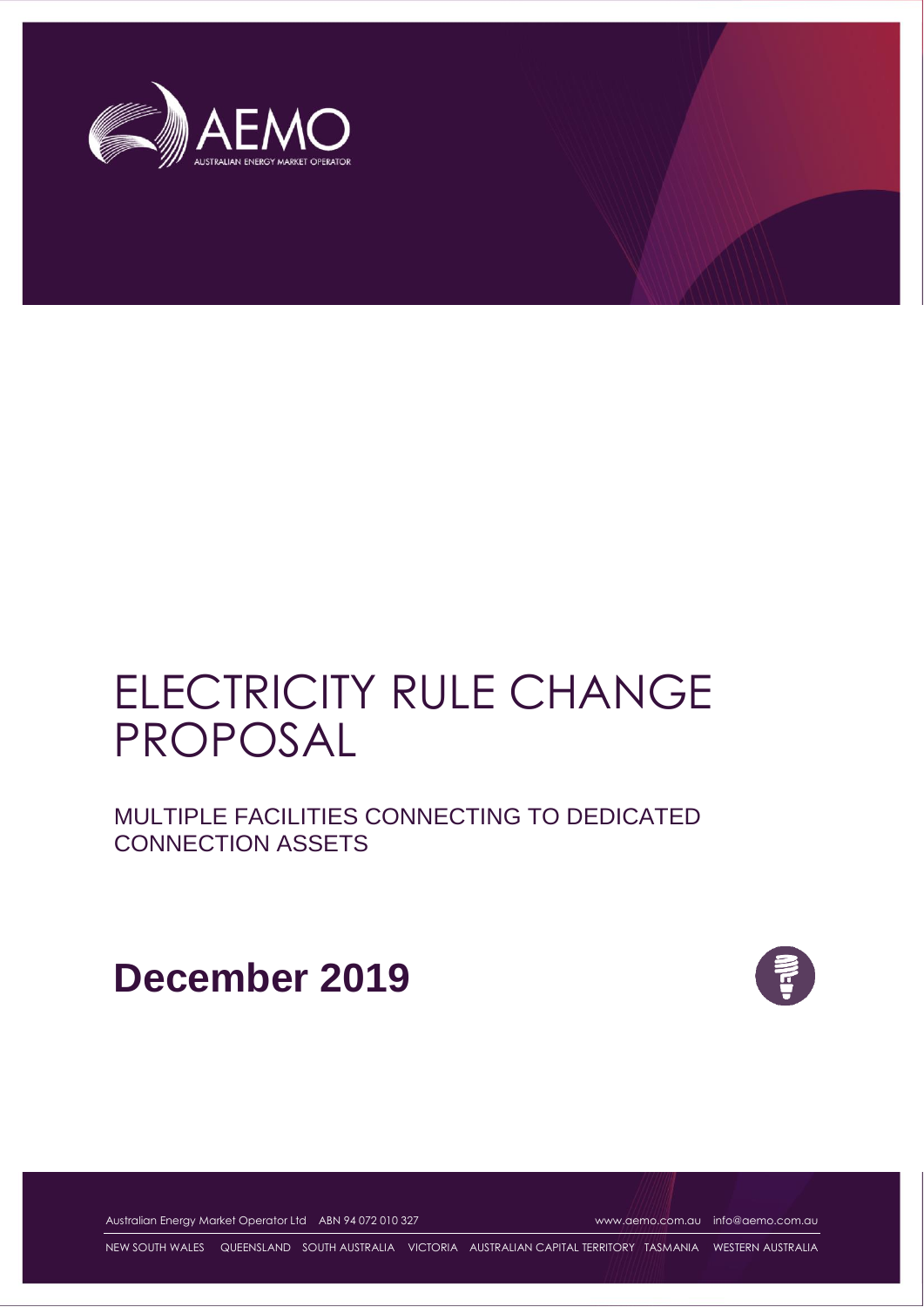

# **CONTENTS**

| $\mathbf{1}$          | SUMMARY                                                                 | $\overline{c}$ |
|-----------------------|-------------------------------------------------------------------------|----------------|
| 2.                    | RELEVANT BACKGROUND                                                     | $\overline{c}$ |
| 2.1                   | The 2017 Rule change                                                    | $\overline{c}$ |
| 2.2                   | Current NEM arrangements                                                | 3              |
| 3.                    | STATEMENT OF ISSUE                                                      | 6              |
| 3.1                   | Issue with the current Rules                                            | 6              |
| $\mathcal{A}_{\cdot}$ | HOW THE PROPOSAL WILL ADDRESS THE ISSUES                                | $\overline{7}$ |
| 4.1                   | How the proposal will address the issues                                | $\overline{7}$ |
| 4.2                   | Alternative options to address the issues                               | $\mathsf 9$    |
| 5.                    | PROPOSED RULE                                                           | 10             |
| 5.1                   | Description of the proposed Rule                                        | 10             |
| 5.2                   | <b>Transitional matters</b>                                             | 10             |
| 6.                    | HOW THE PROPOSED RULE CONTRIBUTES TO THE NATIONAL ELECTRICITY OBJECTIVE |                |
|                       | (NEO)                                                                   | 10             |
| 7.                    | EXPECTED BENEFITS AND COSTS OF THE PROPOSED RULE                        | 11             |
| 8.                    | <b>DRAFT RULE</b>                                                       | 12             |
|                       | APPENDIX A. DCA SCENARIOS                                               | 13             |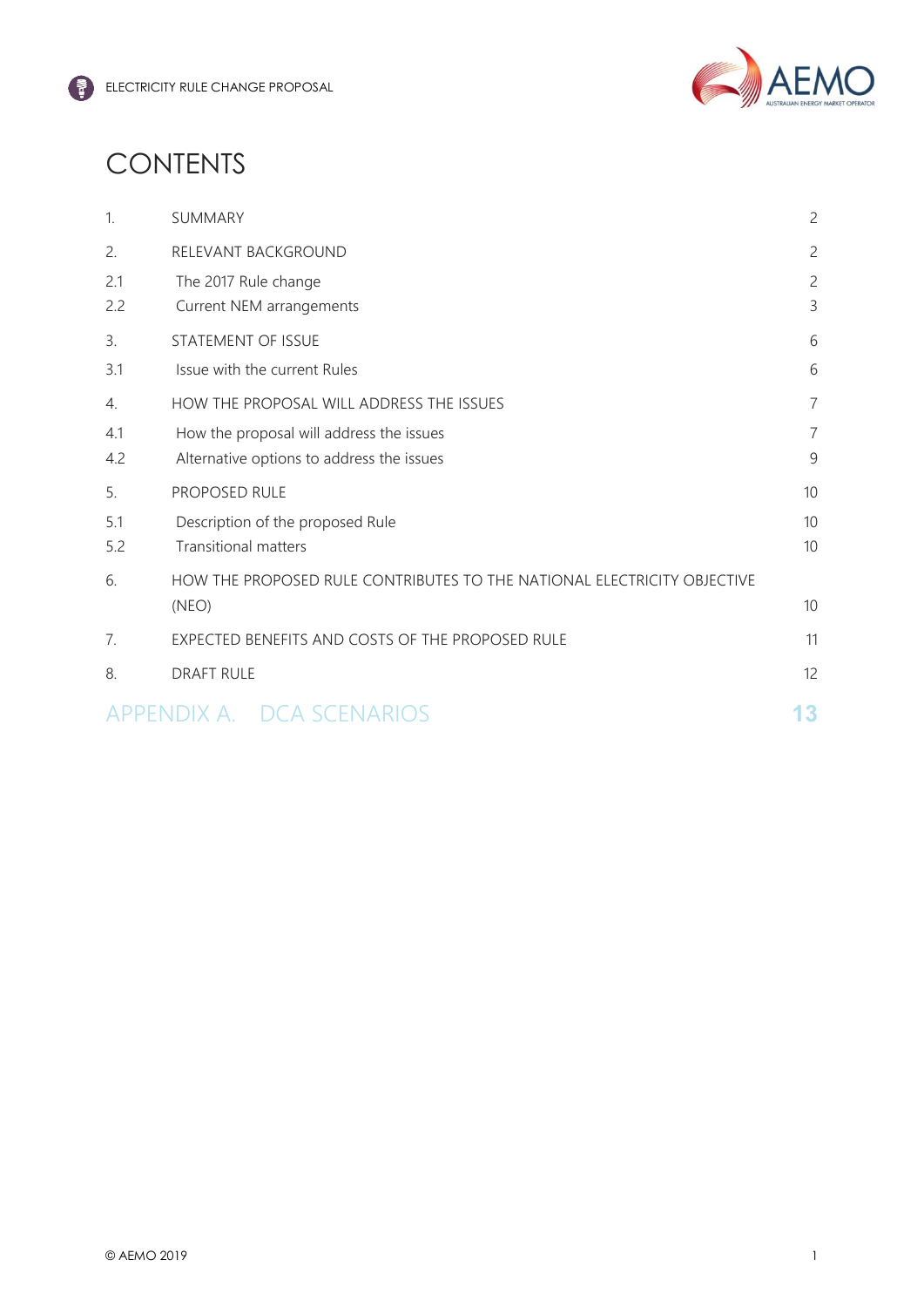

# 1. SUMMARY

Dedicated connection assets (DCAs) are a part of the transmission system developed and constructed for the purpose of connecting an identified user group (this can be one or more parties) to an existing transmission network, including identified user shared assets (IUSAs)<sup>1</sup>. The Australian Energy Market Operator (AEMO) considers the current DCA framework is unintentionally unworkable due to the National Electricity Rules (NER) not identifying how key requirements would apply to more than one proponent in an identified user group. For example, how to establish performance standards, calculate marginal loss factors (MLFs), establish metering arrangements and settle these proponents.

This rule change proposal seeks to ensure that proponents in an identified user group can efficiently connect to a DCA and operate in the national electricity market (NEM), while maintaining the original policy intent to clarify the connections framework and enable more competition in the provision of transmission connections.

# 2. RELEVANT BACKGROUND

# 2.1 The 2017 Rule change

In May 2017 the Australian Energy Market Commission (AEMC) published the Transmission Connection and Planning Arrangements Rule, which came into effect on 1 July 2018 and does not apply in Victoria<sup>2</sup>. The intent of the Rule was to:

- Remove regulatory ambiguity in the NER over connection assets and services.
- Enable more competition in the provision of transmission connections, while maintaining clear accountability for safety, security and reliability of the transmission network.

Among other things, the Rule defined and created a framework for two types of contestable assets that can connect to the 'shared' transmission network<sup>3</sup>; DCAs and IUSAs. Table 1 compares the key differences between these asset types.

The rule change consultation did not explore scenarios where multiple proponents seek to connect to a DCA.

 $1$  Dedicated connection assets and identified user group are NER defined terms. Refer to Table 1 for the key differences between DCAs and IUSAs.

<sup>2</sup> Refer to the AEMC's website, see: [https://www.aemc.gov.au/rule-changes/transmission-connection-and-planning-arrangements.](https://www.aemc.gov.au/rule-changes/transmission-connection-and-planning-arrangements)

<sup>&</sup>lt;sup>3</sup> The 'shared' transmission network refers to a transmission network that is owned, operated or controlled by a Primary TNSP.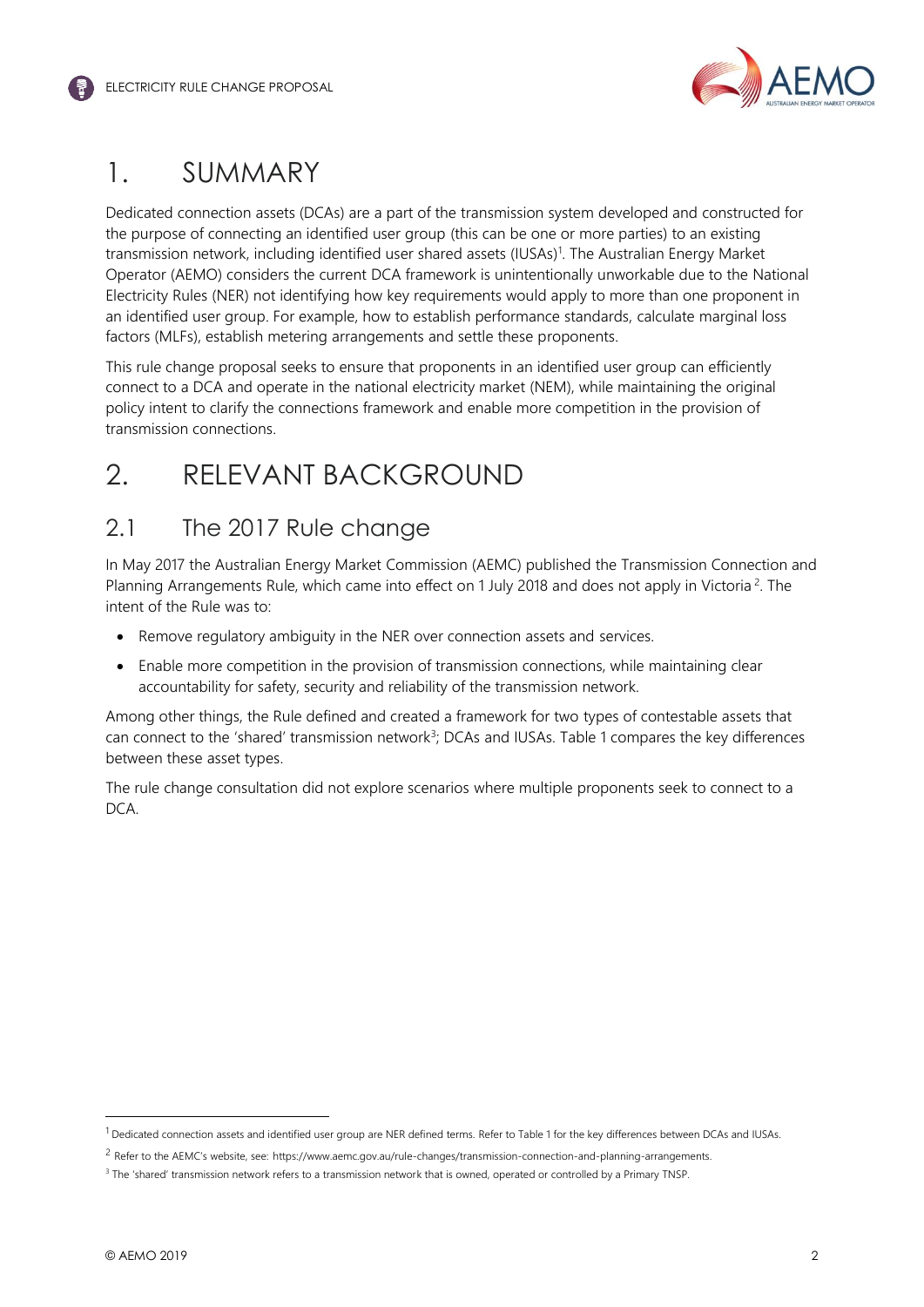

#### Table 1 Comparison between DCAs and IUSAs

| Asset       | Connection                                                                                                                                                                                                                                                                                                                                                                                                                                                                                | Third party access                                                                                                                                                                                                                                                                                                 | Contestability and payment                                                                                                                                                                                                                                                                                                                        |
|-------------|-------------------------------------------------------------------------------------------------------------------------------------------------------------------------------------------------------------------------------------------------------------------------------------------------------------------------------------------------------------------------------------------------------------------------------------------------------------------------------------------|--------------------------------------------------------------------------------------------------------------------------------------------------------------------------------------------------------------------------------------------------------------------------------------------------------------------|---------------------------------------------------------------------------------------------------------------------------------------------------------------------------------------------------------------------------------------------------------------------------------------------------------------------------------------------------|
| <b>DCA</b>  | • Connects an identified user group to an<br>existing transmission network <sup>4</sup> . The<br>identified user group enters into<br>commercial arrangements with the<br><b>Dedicated Connection Asset Service</b><br>Provider (DCASP)<br>• Could be electrically isolated at the DCA<br>transmission network connection point<br>(DCA connection point) <sup>5</sup> , if this occurred<br>the identified user group would also be<br>isolated <sup>6</sup><br>• Can connect to an IUSA | • For small DCAs, no third party<br>access framework <sup>7</sup><br>• For large DCAs, access is subject<br>to an access policy approved by<br>the Australian Energy Regulator<br>(AER) and negotiated on<br>commercial terms <sup>8</sup> . Any disputes<br>are subject to commercial<br>arbitration <sup>9</sup> | • Contestable assets $10$<br>• Identified user group pays for its<br>share of costs associated with the<br>asset <sup>11</sup><br>• Where additional users seek to<br>connect, the cost needs to be<br>negotiated with the DCASP and<br>are subject to the DCASPs access<br>policy <sup>12</sup>                                                  |
| <b>IUSA</b> | • Connects one or more identified user<br>group(s) to an existing transmission<br>network non-exclusively<br>• A part of a Primary transmission<br>network service providers (TNSPs)<br>'shared' transmission network and not<br>electrically isolatable without impacting<br>the 'shared' transmission network <sup>13</sup>                                                                                                                                                             | As part of the 'shared' transmission<br>network, one or more identified<br>user groups can connect <sup>14</sup>                                                                                                                                                                                                   | • Is contestable if the IUSA capital<br>cost is expected to be more than<br>\$10 million and is a non-<br>regulated transmission service <sup>15</sup><br>• Is non-contestable if the IUSA<br>capital cost is \$10 million or less<br>and is a negotiated transmission<br>service <sup>16</sup><br>• Paid for by identified user<br>group(s) $17$ |

# 2.2 Current NEM arrangements

The following NEM arrangements are relevant in understanding the DCA issues identified in section 3.

### **2.2.1 Operating a facility in the NEM**

Where a proponent seeks to connect and operate a generating system or load in the NEM, they are connected at a connection point, which is the point at which power flows to, or from, the proponent (or the identified user group the proponent belongs to) can be isolated from the transmission network<sup>18</sup>. Importantly, a connection point is where a Registered Participant is responsible and NER requirements are applicable, including (but not limited to):

• Registration – where relevant, a person must register with AEMO in a category of Registered Participant. To provide or receive services to, or from, the NEM from a generating system, network or load, they must also be registered in a Market Participant category. A single Market Participant is financially responsible for each market connection point it classifies, e.g. a Market Generator is

<sup>4</sup> Refer to NER Chapter 10 definitions of DCA and identified user group.

<sup>&</sup>lt;sup>5</sup> The policy intent is that any technical or operational risk imposed by the DCASP's or identified user groups' assets only impacts these parties, not on users of the 'shared' transmission network.

<sup>6</sup> Refer to NER Chapter 10 definition of DCA.

<sup>7</sup> Refer to NER clause 5.2a.8(a).

<sup>8</sup> Refer to NER rule 5.2A.8.

<sup>&</sup>lt;sup>9</sup> Refer to NER rule 5.5.

<sup>&</sup>lt;sup>10</sup> Including DCA design, construction and ownership, functional specification, cut-in works, operation, maintenance and control. Refer to NER rule 5.2A.4. <sup>11</sup> Refer to NER rule 5.2A.4.

<sup>&</sup>lt;sup>12</sup> Refer to NER Schedule 5.12.

<sup>13</sup> Refer to NER Chapter 10 definition of IUSA.

<sup>&</sup>lt;sup>14</sup> Refer to the identified shared user group NER definition.

<sup>&</sup>lt;sup>15</sup> Refer to NER clauses 5.2A.4(c).

<sup>&</sup>lt;sup>16</sup> Refer to NER clauses 5.2A.4(b).

<sup>17</sup> Refer to NER clause 5.3.4 and schedules 5.10 and 5.11.

<sup>&</sup>lt;sup>18</sup> Refer to the NER definition of connection point for further information. Practically, connection points can also be co-located; that is multiple facilities can be connected at the same physical point in a network.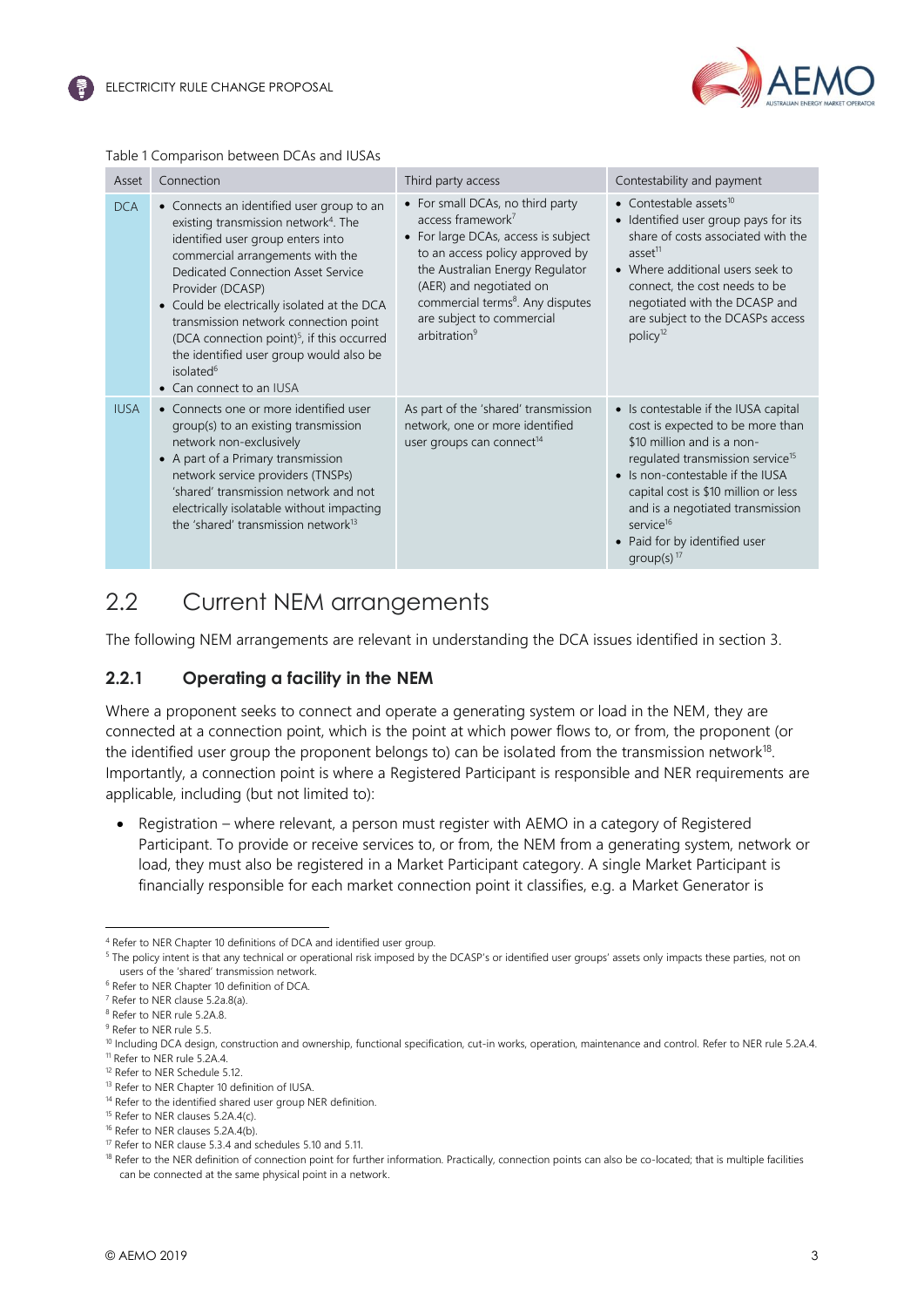

financially responsible for a connection point where it classifies a generating unit (which is part of a generating system) as a market generating unit<sup>19</sup>.

- Connection agreements and performance standards typically a Registered Participant with a market connection point for a generating system and large load has a connection agreement with the relevant network service provider (NSP) for connection to its transmission or distribution system. The NSP and Registered Participant agree the terms and conditions of connection agreements. To be eligible as a Generator, a person must also satisfy AEMO that it is capable of meeting or exceeding relevant performance standards. The connection point is where performance standards are established and monitored.
- Metering each connection point must have a metering installation, which is to be located near the connection point<sup>20</sup>. AEMO is responsible for reviewing and approving the metering arrangements for connections that are registering with AEMO, e.g. for generating systems<sup>21</sup>.
- Settlement and prudential requirements AEMO calculates and settles Market Participants' energy based on energy flows recorded by a metering installation at each market connection point, subject to NER requirements and the Credit Limit Procedures (CLP)<sup>22</sup>.
- Non-energy cost recoveries and participant fee determination these are determined partly based on energy flows recorded by the metering installation in addition to Registered Participant category and facility size.
- MLFs AEMO must calculate a single or dual MLF at the transmission network connection point and apply this in central dispatch and settlements in accordance with AEMO's Forward-looking Transmission Loss Factors methodology<sup>23</sup>.

### **2.2.2 Dedicated connection assets**

A DCA connects an identified user group<sup>24</sup>, which can include one or more parties, to a 'shared' transmission network at a single connection point<sup>25</sup>. A DCA is not a part of the 'shared' transmission network and can be electrically isolated from it. If that occurs, the identified user group (all connecting proponents) would also be electrically isolated because the relevant connection point is at the DCA connection point.

A person who owns, operates or controls a DCA must register with AEMO as a TNSP and apply to classify its transmission network as a large DCA or small DCA<sup>26</sup>, unless otherwise exempted by the AER<sup>27</sup>. AEMO is responsible for assessing an application and registering a TNSP who classifies a DCA as a DCASP<sup>28</sup>.

A DCASP must meet relevant NER requirements for the connection point. Table 2 summarises how these responsibilities apply to a DCASP and proponents in identified user groups. For large DCAs only, a DCASP must have in place third party access arrangements as approved by the AER. NER Chapter 5 includes access negotiating principles and requirements on a DCASP to prepare, maintain and publish an access policy on their website<sup>29</sup>. A DCASP's large DCA access policy provides a framework for applicants to obtain access to services provided by a large DCA (i.e. large DCA services). The NER set out the information that

l

<sup>27</sup> Refer to NER clause 2.5.1(d).

<sup>19</sup> Refer to NER clause 3.15.3.

<sup>&</sup>lt;sup>20</sup> A FRMP appoints a Metering Co-ordinator who needs to locate the metering installation as close as practicable to the connection point. Refer to NER clauses 7.2.1(a), 7.8.1(a), 7.8.7 and Chapter 10 definitions of metering installation and metering point.

<sup>&</sup>lt;sup>21</sup> Refer to NER clause 5.3.7(h).

<sup>22</sup> Further information on the CLP is on AEMO's website.

<sup>&</sup>lt;sup>23</sup> Further information on Forward-looking Loss Factor Methodology is on AEMO's website.

<sup>&</sup>lt;sup>24</sup> The NER defines identified user groups as "One or more persons (other than a Network Service Provider who is not a Market Network Service Provider) who, from time to time, are connected to a transmission network at the same single connection point".

<sup>25</sup> Under NER clause 2.5.1A(a), DCAs are not relevant for Victoria.

<sup>&</sup>lt;sup>26</sup> Under the NER Chapter 10 definition a large DCA is a DCA where the total power lines forming the DCA is 30 kilometres or more

<sup>&</sup>lt;sup>28</sup> Refer to NER clause 2.5.1A(c). A TNSP who classifies a DCA is also a Dedicated Connection Asset Service Provider.

<sup>&</sup>lt;sup>29</sup> The AER must approve the access policy for a large DCA, which the DCASP must comply with once approved.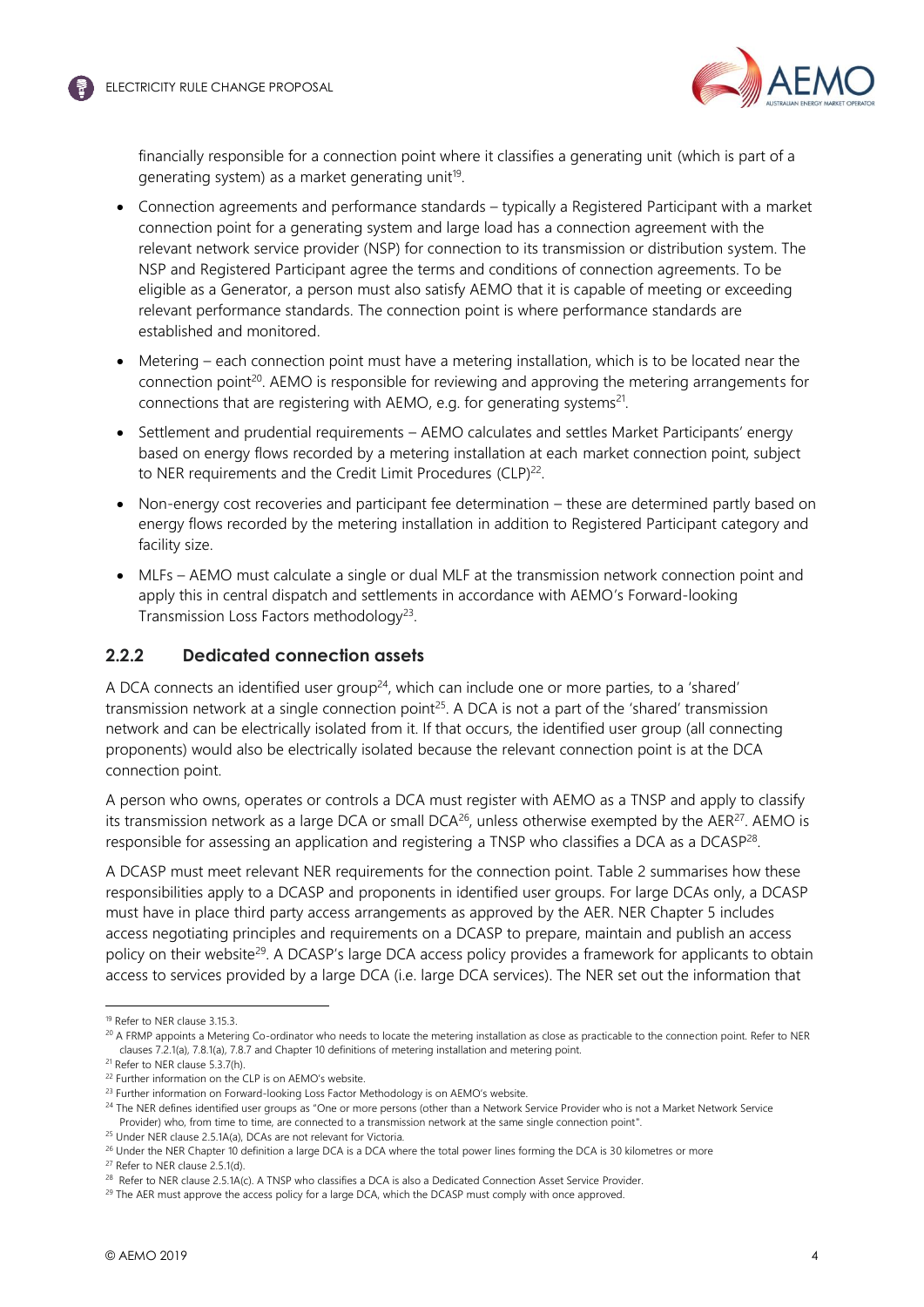

this policy is required to contain. Additionally, a DCASP must report to the AER on requests for connection and access to a large DCA when a request is made and when an agreement for access is entered into, in the manner and form notified by the AER. Further, a DCASP must comply with its access policy and the negotiating principles in NER schedule 5.12 if an applicant seeks access to large DCA services. Small DCAs (less than 30 kilometres) do not have a NER requirement for the party who owns or operates that asset to have an access policy.

| User                                                 | NER requirement                                                                                       |                                                                                                                                                                            |                                                                   |                                                                                                                                                                                                                         |                                                                                                                                 |  |  |
|------------------------------------------------------|-------------------------------------------------------------------------------------------------------|----------------------------------------------------------------------------------------------------------------------------------------------------------------------------|-------------------------------------------------------------------|-------------------------------------------------------------------------------------------------------------------------------------------------------------------------------------------------------------------------|---------------------------------------------------------------------------------------------------------------------------------|--|--|
|                                                      | Registration                                                                                          | Connection<br>agreements and<br>performance<br>standards                                                                                                                   | Metering                                                          | Settlement and<br>prudentials                                                                                                                                                                                           | <b>MLFs</b>                                                                                                                     |  |  |
| <b>DCASP</b>                                         | Registers as an NSP<br>and classifies a<br>DCA as a large or<br>small DCA                             | • Connection<br>agreement at<br>the DCA<br>connection point<br>- at the 'shared'<br>transmission<br>network<br>• Performance<br>standard at the<br>DCA connection<br>point | Single metering<br>installation at the<br>DCA connection<br>point | n/a                                                                                                                                                                                                                     | n/a                                                                                                                             |  |  |
| Identified user<br>group<br>connecting to<br>the DCA | Registration<br>required as a<br>Generator or<br>Customer, with a<br>'shared' DCA<br>connection point | As above                                                                                                                                                                   | As above                                                          | • Settlement of<br>multiple users<br>with only one<br>metering<br>installation<br>required.<br>• Registered<br>Participants<br>would need to<br>negotiate<br>settlement and<br>prudential<br>requirements<br>off-market | Single or dual MLF<br>calculated at the<br>DCA connection<br>point, which is the<br>transmission<br>network<br>connection point |  |  |

| Table 2 Comparison of key NER requirements applicable to a DCASP and identified user group connecting to a DCA |  |  |  |  |  |  |  |  |  |  |
|----------------------------------------------------------------------------------------------------------------|--|--|--|--|--|--|--|--|--|--|
|----------------------------------------------------------------------------------------------------------------|--|--|--|--|--|--|--|--|--|--|

### **2.2.3 Stakeholder engagement on DCA challenges**

Since the 2017 Rule was made, AEMO has registered four DCASPs, these are classified as small DCAs with a single Registered Participant and generating system or load connected. Recently, AEMO has received several DCASP and DCA enquiries. In each instance, proponents wished to connect multiple generating systems and in one instance a DCA to a DCA, which is not possible<sup>30</sup>. In exploring these scenarios, AEMO and stakeholders have identified unworkable operational issues with the DCA framework, which are set out in section 3.

<sup>&</sup>lt;sup>30</sup> Under the NER a DCA cannot connect to a DCA, however it is possible for a DCA to become a larger DCA by A DCASP reclassifying the existing and new connection assets.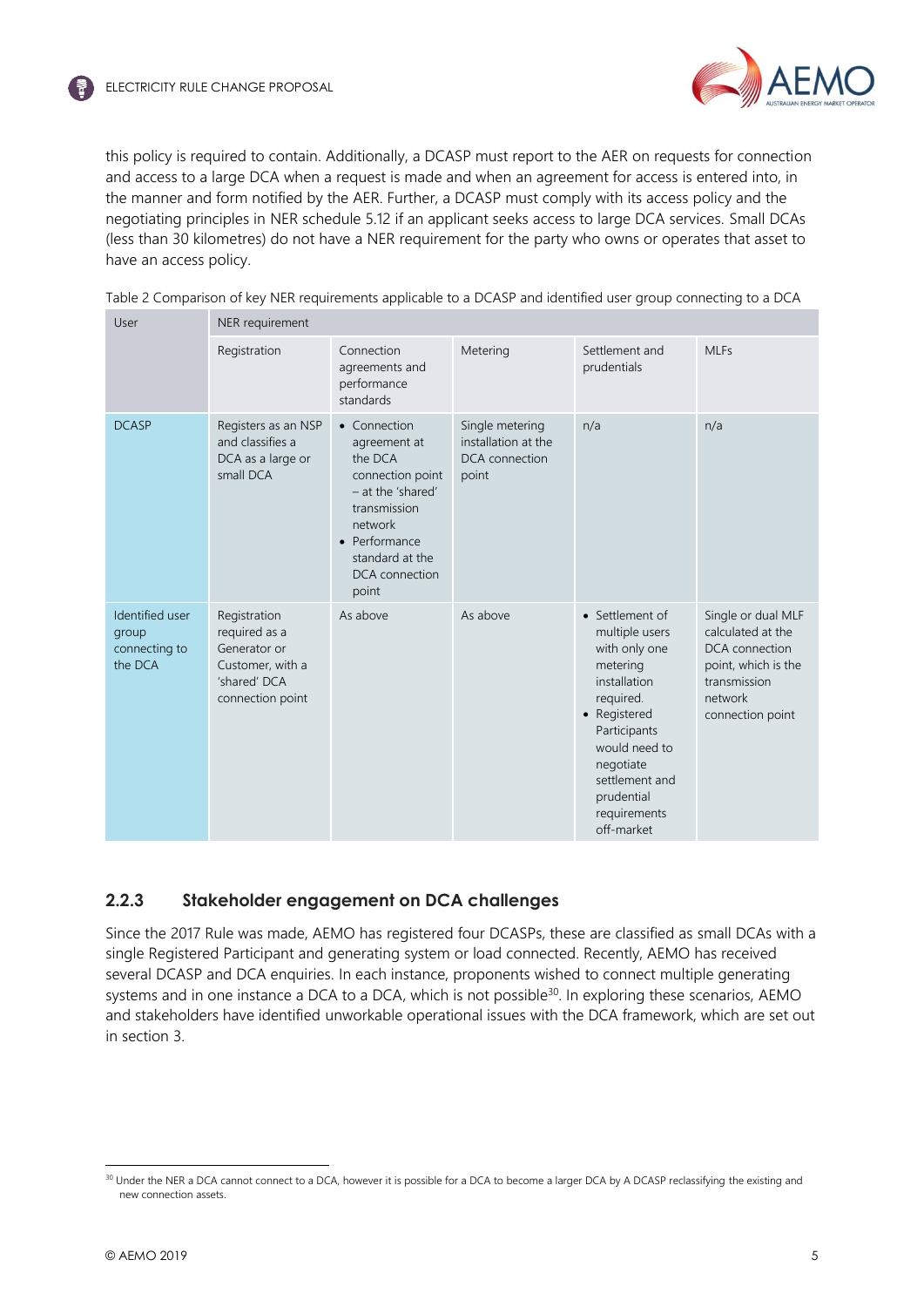

# 3. STATEMENT OF ISSUE

# 3.1 Issue with the current Rules

The DCA framework requires a single (and where there are multiple connecting proponents, shared) connection point for the identified user group connecting to the 'shared' transmission network. Where the identified user group includes multiple proponents connecting to a DCA, the NER requires that connecting proponents and a relevant NSP negotiate and co-ordinate a single:

- Performance standard to apply at the DCA connection point, this would need to reflect the overall performance of all connected assets.
- Metering installation to record energy flows, these are used for market settlement and prudential arrangements, MLFs, and calculation of other fees and charges e.g. transmission use of system (TUOS) charges and non-energy cost recoveries.

In practice, this means that there will be one financially responsible Market Participant (FRMP) at the connection point and they would be responsible for key NER responsibilities, e.g. metering, settlement and the overall performance standard at the DCA connection point.

The DCA framework works where there is a single proponent in the connecting identified user group, however is inappropriate where there are multiple proponents connecting to a DCA. This occurs because the NER and, consequently, relevant processes, procedures and systems are based on a one-to-one mapping between a FRMP, connection point and metering installation $31$ . Many of the NER processes are inextricably linked and, in practice, are unable to work where a one-to-many relationship is required at a single connection point. This may cause the following issues when proponents seek to register and connect (except in Victoria) their generating systems or loads to a DCA, including:

- AEMO and NSPs would need to negotiate individual performance standards for a proponent with a generating system or load at the DCA connection point. While a shared performance standard can be negotiated it will be very difficult to identify individual plant non-performance or whether it is causing a material impact to the power system. This might result in a breach (and potential disconnection) that affects multiple systems and their responsible proponents. The ability for AEMO to monitor and the AER to enforce compliance of performance standards is compromised and unnecessarily difficult, and it would also be difficult for the AER to deal with any NER breaches.
- Where multiple proponents are involved AEMO is unable to require a metering installation for each generating system or load as the NER only requires a single metering installation at the DCA connection point (instead of individual metering installations for each connecting party). This increases uncertainty in their settlement arrangements because individual Registered Participant energy flows could not be established and this increases the risk of disputes (although these would need to be resolved under contractual arrangements) and impacts any NER requirement that requires the use of individual metering data, e.g. TUOS calculations, non-energy cost recoveries and participant fees.
- AEMO will not be able to determine MLFs for an individual proponent that reflect their actual transmission losses to the regional reference node – under NER clause 3.6.2, a loss factor is determined for a transmission network connection point and there is no methodology for determining or applying loss factors for individual plant in an identified user group. Given this, the MLF calculation will be based on the combined energy profile of the identified user group. This is

<sup>&</sup>lt;sup>31</sup> For a Market Customer (retailer) or Small Generation Aggregator Registered Participant categories there is a one-to-many relationship between the Registered Participant and FRMP, however the NER responsibilities are still a one-to-one mapping between the FRMP, connection point and metering installation.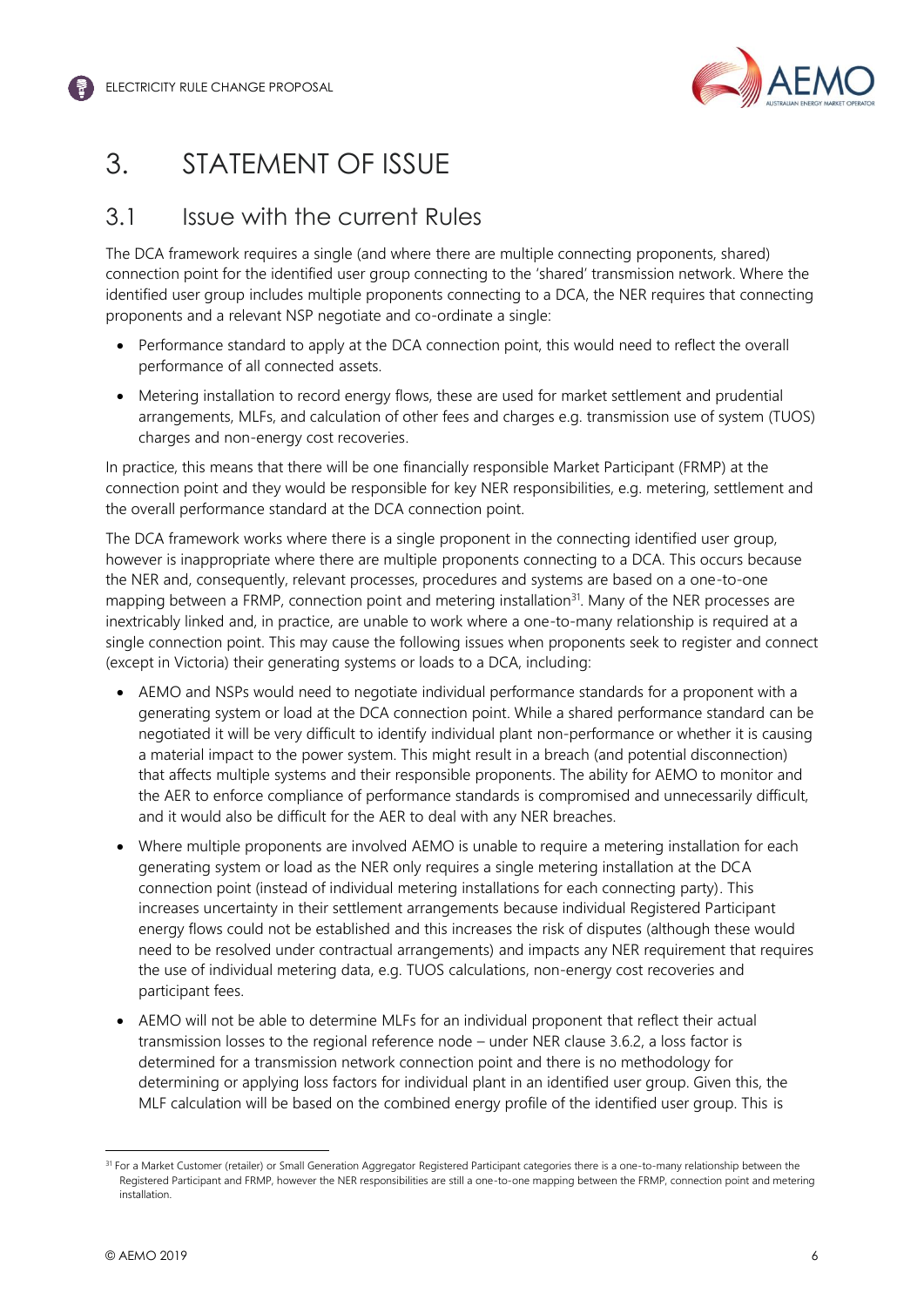

particularly relevant for proponents in an identified user group that includes plant with different fuel sources and technologies.

Appendix A sets out scenarios to demonstrate how AEMO considers the existing key NER obligations apply.

Overall the DCA framework unintentionally leads to regulatory uncertainty and inefficiencies because when multiple proponents seek to connect to a DCA it is operationally unworkable. AEMO considers these issues need to be resolved if multiple proponents are to connect to a DCA to allow better utilisation of DCAs and ensure the original policy intent is met in an efficient manner.

AEMO notes that submissions to the AEMC's Co-ordination of Generation and Transmission Investment Review discussion papers also raised the technical difficulties associated with connecting multiple proponents to DCAs and the appropriateness of having an access framework applying only to large DCAs. Given that the DCA framework is proposed to be modified to allow multiple proponents in an identified user group to operate as Registered Participants to encourage better utilisation of DCAs, it may be appropriate to revisit the differentiation in the small and large DCAs, including whether the difference in approach to access is still appropriate.

# 4. HOW THE PROPOSAL WILL ADDRESS THE ISSUES

# 4.1 How the proposal will address the issues

The proposed rule will address the issues associated with connecting multiple proponents to a DCA by ensuring they have a separate connection point and metering installation for each facility located at the point where the facility connects to a DCA. This approach would allow existing NEM arrangements (e.g. performance standards, settlement, non-energy cost recoveries, fees and charges and MLFs) to be applied for individual proponents in an identified user group. Under the proposed rule a DCA would continue to have a connection point to the 'shared' transmission network, however would not be required to have a metering installation. While AEMO does not require a metering installation at the DCA connection point for calculation of settlement, non-energy cost recoveries, fees and charges and MLFs for a DCASP, the AEMC should consider whether a metering installation is required at the DCA connection point.

Table 3 sets out how the proposed rule would apply compared with the existing NER requirements. Figure 1 illustrates where the proposed connection points and metering installations are to apply under the proposed rule.

AEMO considers the proposed rule is consistent with the policy intent of the Transmission Connection and Planning Arrangements Rule. Ensuring existing NER obligations can be applied to each Registered Participant that connects a facility to a DCA would also facilitate the efficient operation and investment of DCAs and facilities connecting to them.

Consistent with the Transmission Connection and Planning Arrangements Rule, the proposed rule intends to allow the following arrangements to continue to apply for the DCA arrangements:

- A DCA can be electrically isolated from the 'shared' transmission network, in this event an identified user group would also be electrically isolated.
- The quality of supply between the TNSP and DCASP is consistent with network performance requirements under NER Chapter 5.
- A DCASP must continue to provide negotiated connection asset performance to an identified user group.
- DCAs cannot connect to another DCA, however a DCA can connect to an IUSA.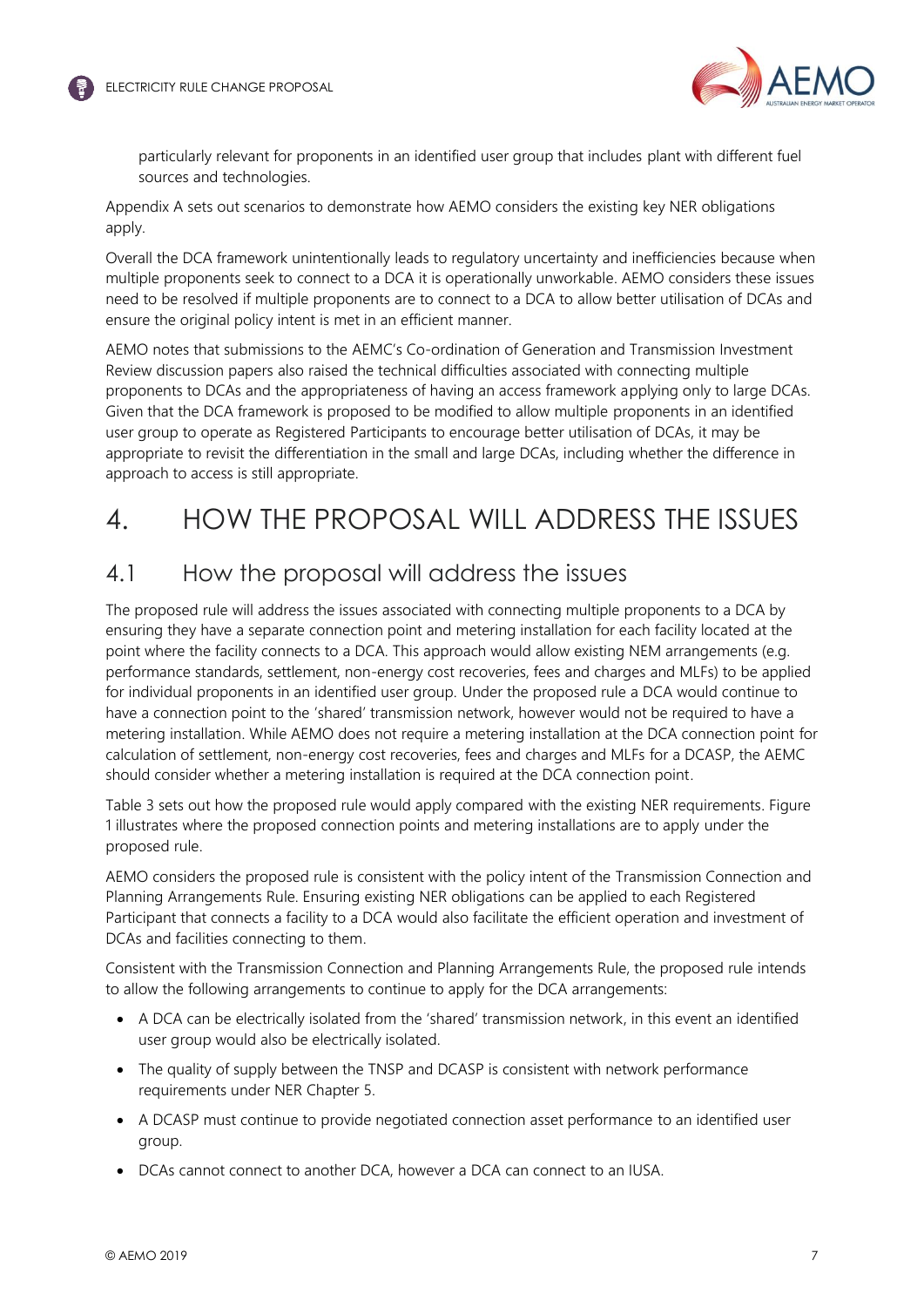

|                                             | Market Participant                                        | Proposed rule                                                                                                                                                                                                                      | Existing NEM arrangement                                                                                                                                                                                                                                                                                                                                                                                                                                                                                                                                                                                |
|---------------------------------------------|-----------------------------------------------------------|------------------------------------------------------------------------------------------------------------------------------------------------------------------------------------------------------------------------------------|---------------------------------------------------------------------------------------------------------------------------------------------------------------------------------------------------------------------------------------------------------------------------------------------------------------------------------------------------------------------------------------------------------------------------------------------------------------------------------------------------------------------------------------------------------------------------------------------------------|
| Registration                                | <b>DCASP</b>                                              | Registers as an NSP and classifies DCA as<br>a small or large DCA                                                                                                                                                                  | Registers as an NSP and classifies DCA as<br>a small or large DCA                                                                                                                                                                                                                                                                                                                                                                                                                                                                                                                                       |
|                                             | Generator or<br>Customer<br>connecting to a<br><b>DCA</b> | Registers as a Generator or Customer for<br>a connection point connecting to a DCA                                                                                                                                                 | Registers as a Generator or Customer at<br>the DCA connection point                                                                                                                                                                                                                                                                                                                                                                                                                                                                                                                                     |
| Connection<br>agreements and<br>performance | <b>DCASP</b>                                              | DCA connection point and connection<br>agreement with TNSP at the 'shared'<br>transmission network                                                                                                                                 | Connection agreements and performance<br>standards are at the DCA connection<br>point                                                                                                                                                                                                                                                                                                                                                                                                                                                                                                                   |
| standards                                   | Generator or<br>Customer<br>connecting to a<br><b>DCA</b> | Connection point where generating<br>system or load connecting to the DCA<br>and where the connection agreement and<br>performance is applicable                                                                                   | As above                                                                                                                                                                                                                                                                                                                                                                                                                                                                                                                                                                                                |
| Metering                                    | <b>DCASP</b>                                              | No metering installation required at DCA<br>connection point                                                                                                                                                                       | Single metering installation only required<br>at DCA connection point                                                                                                                                                                                                                                                                                                                                                                                                                                                                                                                                   |
|                                             | Generator or<br>Customer<br>connecting to a<br><b>DCA</b> | Metering installation required at each<br>generating system or load connection<br>point                                                                                                                                            | As above                                                                                                                                                                                                                                                                                                                                                                                                                                                                                                                                                                                                |
| Settlement and                              | <b>DCASP</b>                                              | N/A                                                                                                                                                                                                                                | N/A                                                                                                                                                                                                                                                                                                                                                                                                                                                                                                                                                                                                     |
| prudentials                                 | Generator or<br>Customer<br>connecting to a<br><b>DCA</b> | Based on energy flows from the<br>generating system's or load's metering<br>installation located at the facility's<br>connection point                                                                                             | AEMO settles and calculates prudentials<br>for single 'agreed' market participant<br>based on energy flows from the metering<br>installation located at the DCA connection<br>point                                                                                                                                                                                                                                                                                                                                                                                                                     |
| Participant fees                            | <b>DCASP</b>                                              | N/A                                                                                                                                                                                                                                | N/A                                                                                                                                                                                                                                                                                                                                                                                                                                                                                                                                                                                                     |
| and non-energy<br>recoveries                | Generator or<br>Customer<br>connecting to a<br><b>DCA</b> | Based on energy flows from the<br>generating system's or load's metering<br>installation (located at the connection<br>point) and Registered Participant<br>category and facility size                                             | • Non-energy cost recoveries for a single<br>'agreed' market participant would be<br>based on energy flows from the<br>metering installation located at the<br>DCA connection point<br>• Participant fees are typically based on a<br>Registered Participant's energy flow at<br>their connection point. Since<br>participant fees could not be<br>appropriately calculated because the<br>metering installation is at the DCA<br>connection point, this approach would<br>not appropriately reflect the extent to<br>which the budgeted revenue<br>requirements involve that Registered<br>Participant |
| <b>MLFs</b>                                 | <b>DCASP</b>                                              | N/A                                                                                                                                                                                                                                | N/A                                                                                                                                                                                                                                                                                                                                                                                                                                                                                                                                                                                                     |
|                                             | Generator or<br>Customer<br>connecting to a<br><b>DCA</b> | Calculated at the generating system's or<br>load's connection point, not at the DCA<br>connection point (which is the<br>transmission network connection point)<br>as a single value for each FRMP in the<br>identified user group | Calculated at the DCA connection point<br>as a single value for a single FRMP                                                                                                                                                                                                                                                                                                                                                                                                                                                                                                                           |

### Table 3 Comparison of the proposed rule and existing NEM arrangements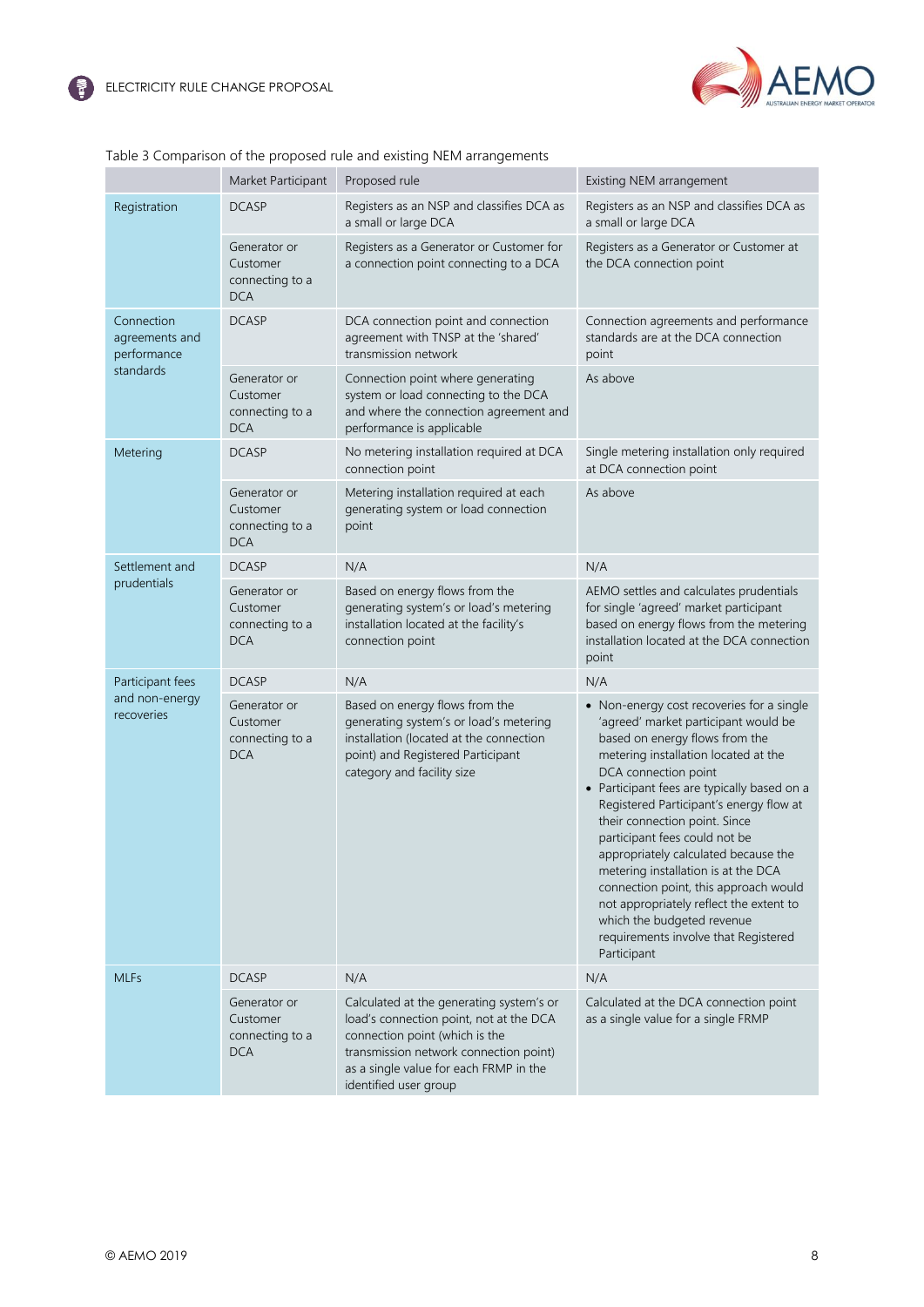



# 4.2 Alternative options to address the issues

Table 4 sets out the alternative options and their benefits, costs and risks that AEMO has identified to address the issues described in section 3.1.

| Table 4 Alternate options to address identified issues |  |  |
|--------------------------------------------------------|--|--|
|                                                        |  |  |

| ID             | Alternate option description                  |                                                                                                                                                                                                                         | <b>Benefits</b>                                   | Costs and risks                                                                                                                                                                                                                                                                                                                                                                                                                                                                         |
|----------------|-----------------------------------------------|-------------------------------------------------------------------------------------------------------------------------------------------------------------------------------------------------------------------------|---------------------------------------------------|-----------------------------------------------------------------------------------------------------------------------------------------------------------------------------------------------------------------------------------------------------------------------------------------------------------------------------------------------------------------------------------------------------------------------------------------------------------------------------------------|
| $\mathbf{1}$   | Multiple<br>users<br>connecting<br>to a DCA   | The same as the proposed rule,<br>except a DCA loss factor (which<br>would be averaged similarly to<br>distribution loss factors (DLFs))<br>would be calculated by the DCASP<br>for proponents connected to the<br>DCA. | The same benefits as the<br>proposed rule         | • Similar to DLFs, a DCASP would<br>need to calculate a DCA loss<br>factor annually and may find it<br>challenging to do so<br>• Average loss factors do not<br>accurately reflect the marginal<br>impact of the facility on<br>transmission losses. Potentially<br>this distorts the dispatch process<br>and may lead to settlement<br>disputes<br>• Processes would need to be<br>implemented to manage DCA<br>loss factors applying to a<br>transmission network connection<br>point |
| $\overline{2}$ | Single<br>proponent<br>connecting<br>to a DCA | Restrict identified user group to<br>include a single FRMP connecting<br>to a DCA. Relevant NER<br>obligations would apply at the<br>DCA connection point                                                               | Allows existing NER arrangements<br>to be applied | • Limits DCA access to one<br>proponent, which removes the<br>ability to share the DCA and its<br>costs, this increases costs to<br>proponents and reduces efficient<br>investment and operation of<br>these assets<br>• This is inconsistent with the<br>AEMC's policy intent                                                                                                                                                                                                          |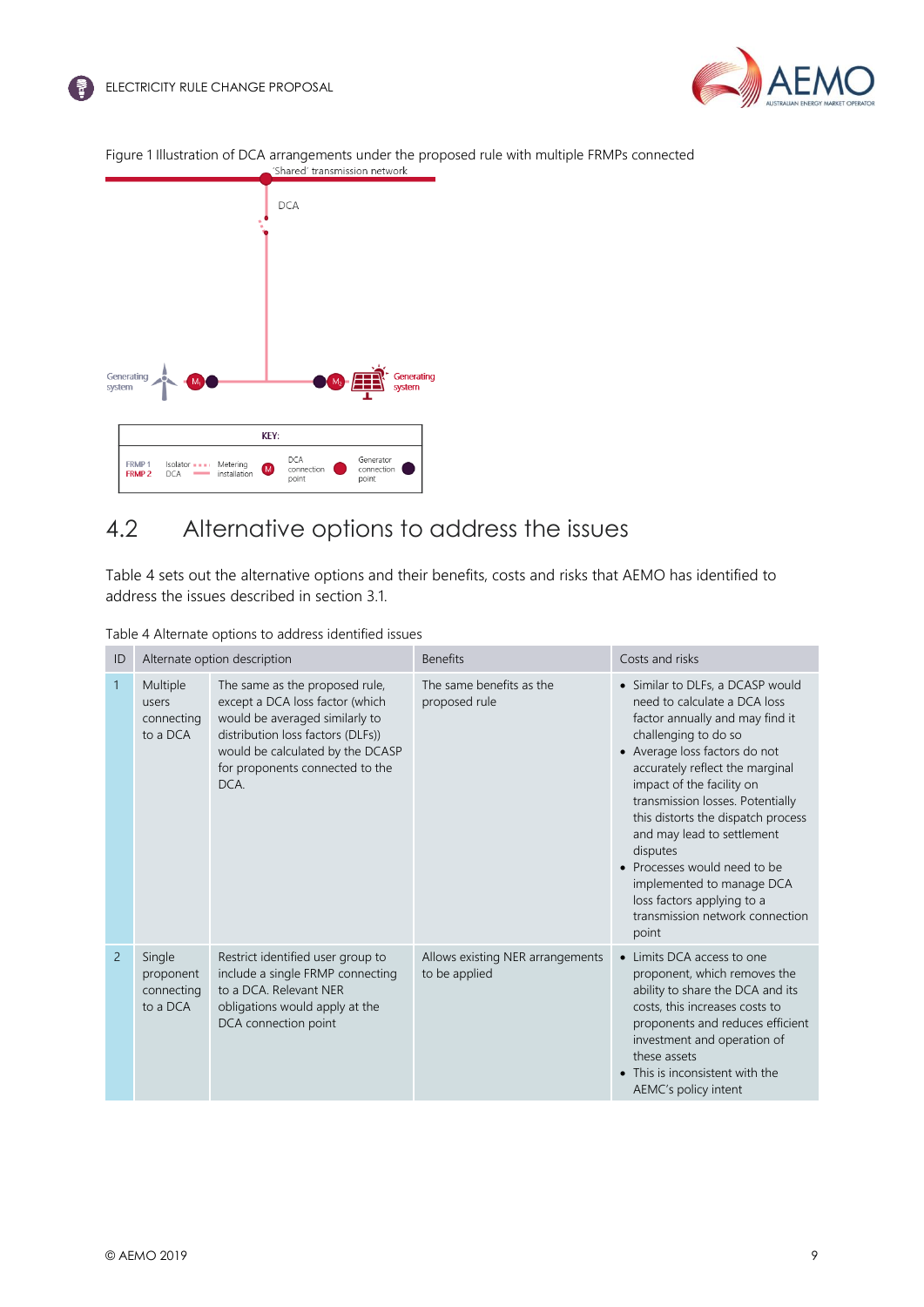

# 5. PROPOSED RULE

# 5.1 Description of the proposed Rule

The proposed rule would amend the following Chapter 10 definitions:

- Connection point –so that a connection point includes the point at which power flows to or from:
	- − a person connected to a DCA can be isolated from the DCA.
	- − a person directly connected to the 'shared' transmission network can be isolated from the 'shared' transmission network*.*
- Identified user group so that an identified user group is defined as the person or persons that connect to a single DCA.
- Transmission network correct minor error to replace "identified shared user asset" with "identified user shared asset".
- Transmission network connection point so that this includes a connection point to a DCA.

# 5.2 Transitional matters

The proposed rule would:

- Allow existing registered DCASPs and classified DCAs to remain unchanged.
- Retain the existing transitional provisions so that the treatment of "Existing DCAs" remains unchanged.
- Utilise further transitional provisions so as:
	- − not to affect connection agreements entered into, and registration applications made or registrations which occur, prior to the effective date of the proposed rule.
	- − to allow for those covered by the existing and new transitional provisions to apply to be registered and connected under the proposed rule, if they meet the requirements of the proposed rule.

*Note: AEMO has not proposed wording for these further transitional provisions.*

# 6. HOW THE PROPOSED RULE CONTRIBUTES TO THE NATIONAL ELECTRICITY OBJECTIVE (NEO)

AEMO considers the proposed rule would promote efficient investment in, and operation of electricity services for the long term interest of consumers by improving transparency, accountability and regulatory certainty for proponents connecting to a DCA. The proposed rule would facilitate NEM participation and enable efficient investment decisions by clarifying the NER obligations to be applied at a proponent's connection point to the DCA, instead of at the DCA connection point. This also makes it possible to apply existing NEM processes to those proponents. This would reduce the time spent and costs associated with the existing DCA arrangements by:

- Eliminating the need and inefficiencies involved with:
	- − Negotiating a performance standard with multiple proponents in an identified user group or renegotiating it where an additional proponent is added to the identified user group.
	- − One proponent being responsible for energy settlement, non-energy cost recoveries and charges for multiple proponents in an identified user group.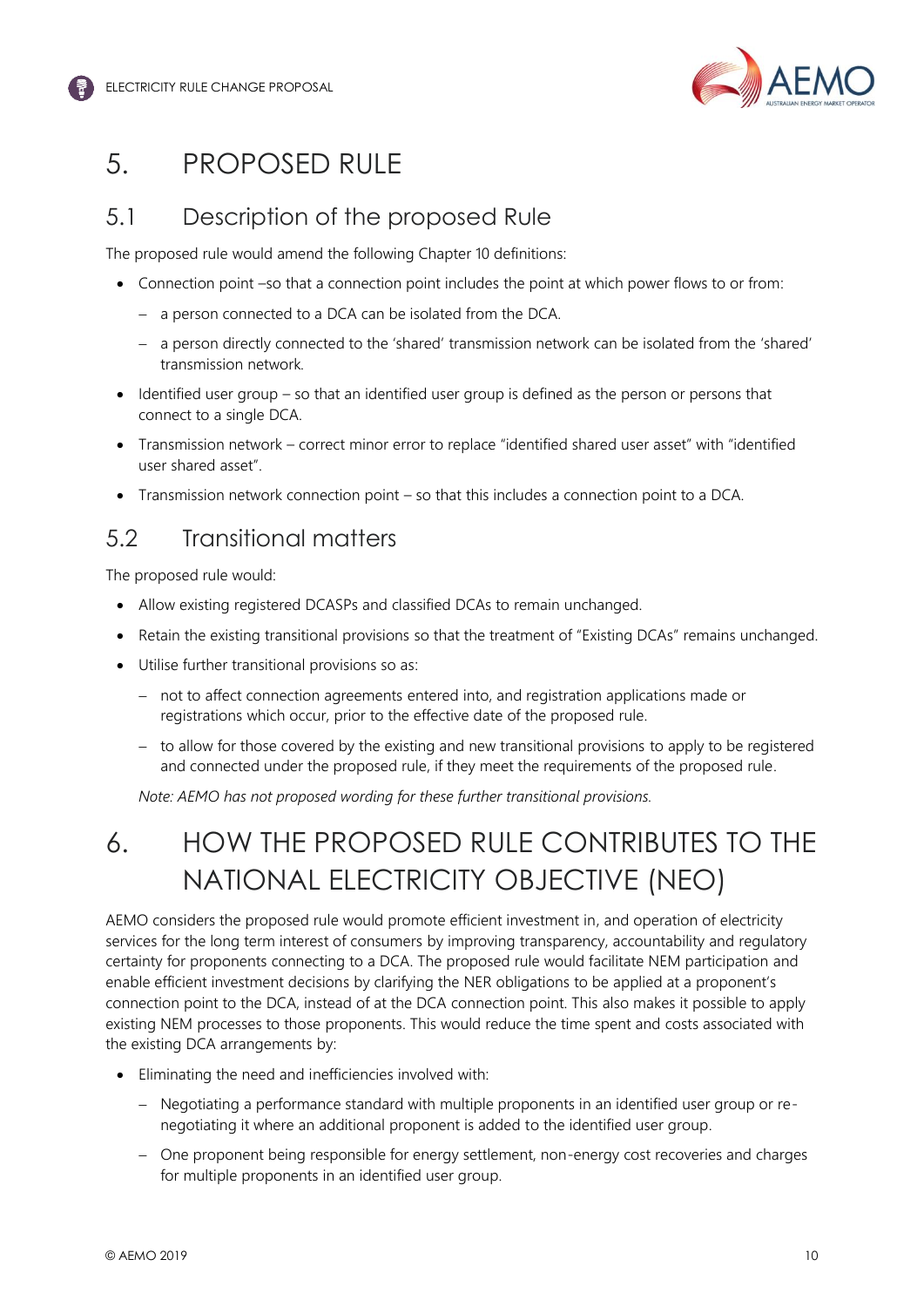

- − AEMO being unable to calculate each Registered Participant's participant fees based on their energy flow at their connection point, which would inappropriately identify the extent to which the budgeted revenue requirements involve that Registered Participant.
- − MLFs calculated based on a combined energy profile for multiple proponents at a single connection point.
- Improving NSPs', AEMO's and the AER's ability to identify facility non-performance by measuring and defining it at the DCA connection point. This approach would make it easier to enforce compliance with agreed technical performance and standards, which are necessary to enable AEMO and NSPs to maintain power system security within a safe operating state.
- For a proponent, removing the risk of being held accountable for and disconnected based on another party's non-performance.
- For all parties, reducing the time spent debating and challenging the application of the current DCA framework.

# 7. EXPECTED BENEFITS AND COSTS OF THE PROPOSED RUI F

The expected benefit of the proposed rule is to:

- Improve investor certainty by clarifying how the NEM arrangements apply to proponents connecting to a DCA. The proposed rule will allow connecting proponents and TNSPs to negotiate connection agreements and performance standards more efficiently. Additionally, the proposed rule will clarify how NEM market arrangements apply, e.g. metering arrangements and calculation of MLFs. This would reduce connecting proponents' set up costs, and TNSPs' and AEMO's costs associated with the confusion and time-consuming clarifications and debates caused by the lack of clarity of how NEM arrangements apply.
- Improve transparency and facilitate efficient operation of DCAs by improving regulatory certainty and operational efficiency for proponents in identified user groups. For example, separate performance standards for each connecting party would benefit NSPs in negotiating connection agreements and all proponents involved in establishing performance standards. It will also improve the ability of AEMO and NSPs to identify non-performance and non-compliance of plant, thereby reducing the risk of the AER not being able to enforce Registered Participant performance standard compliance. This approach also reduces the risk for other proponents in the identified user group being held accountable for the non-performance of another party.

The expected cost of implementing the proposed rule is minimal because it clarifies how existing NEM arrangements apply to DCAs and Registered Participants that are part of an identified user group.

Under the proposed rule proponents would connect their facility at a connection point on the facility end of the DCA (instead of at the DCA connection point – which is at the 'shared' transmission system end) and would incur the costs associated with establishing a connection point and metering installation. This cost needs to be balanced against:

- The costs associated with negotiating NER responsibilities for multiple proponents at a single DCA connection point.
- A connecting proponent needing to install a metering installation at their facility to satisfy other needs, e.g. to facilitate settlement with the FRMP at the DCA connection point.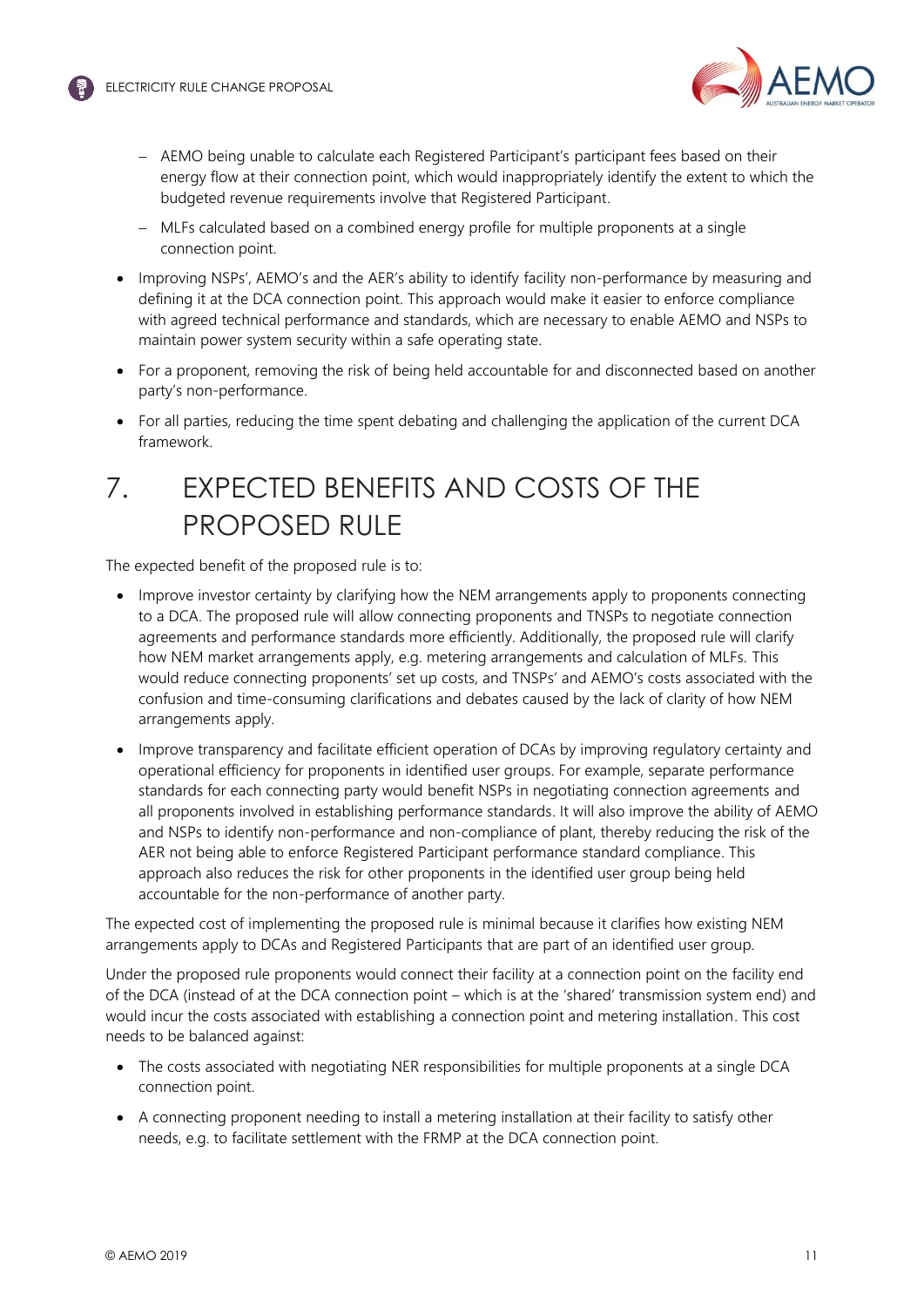

# 8. DRAFT RULE

This draft is based on version 131 of the NER.

### **Chapter 10**

#### connection point

In relation to a *declared shared network* and a *distribution network* (other than an *embedded network*), the agreed point of supply established between Network Service *Provider*(s) and another *Registered Participant, Non-Registered Customer or franchise customer* and includes a *parent connection point*.

### In relation to other *transmission networks*:

- (a) the point at which power flows to or from the in relation to a person or *identified user group* connected to the *transmission network by a dedicated connection asset,* the point at which power flows to or from the person can be isolated from the *dedicated connection asset transmission network*.
- (b) otherwise, the point at which power flows to or from the person connected to the *transmission network* can be isolated from the *transmission network.*

If there is more than one such point, the *Network Service Provider* and that person or *identified user group* will agree which point is the *connection point* in their *connection agreement.*

In relation to an *embedded network*, the *child connection point*, unless otherwise specified.

#### identified user group

One or more persons (other than a *Network Service Provider* who is not a *Market Network Service Provider*) who, from time to time, are *connected* to a *transmission network* by at the same single *dedicated connection asset connection point*.

### Transmission network

A *network* within any *participating jurisdiction* operating at nominal *voltages* of 220 kV and above plus:

- (a) any part of a *network* operating at nominal *voltages* between 66 kV and 220 kV that operates in parallel to and provides support to the higher voltage *transmission network*;
- (b) any part of a *network* operating at nominal *voltages* between 66 kV and 220 kV that is not referred to in paragraph (a) but is deemed by the *AER* to be part of the *transmission network*.

For a *participating jurisdiction* other than the State of Victoria, an *identified user shared user asset* owned, controlled or operated by a *Primary Transmission Network Service Provider* (including a *third party IUSA*  that is the subject of a *network operating agreement*) forms part of that *Primary Transmission Network Service Provider's transmission network*.

#### Transmission network connection point

A *connection point* on a *transmission network* or on a *dedicated connection asset.*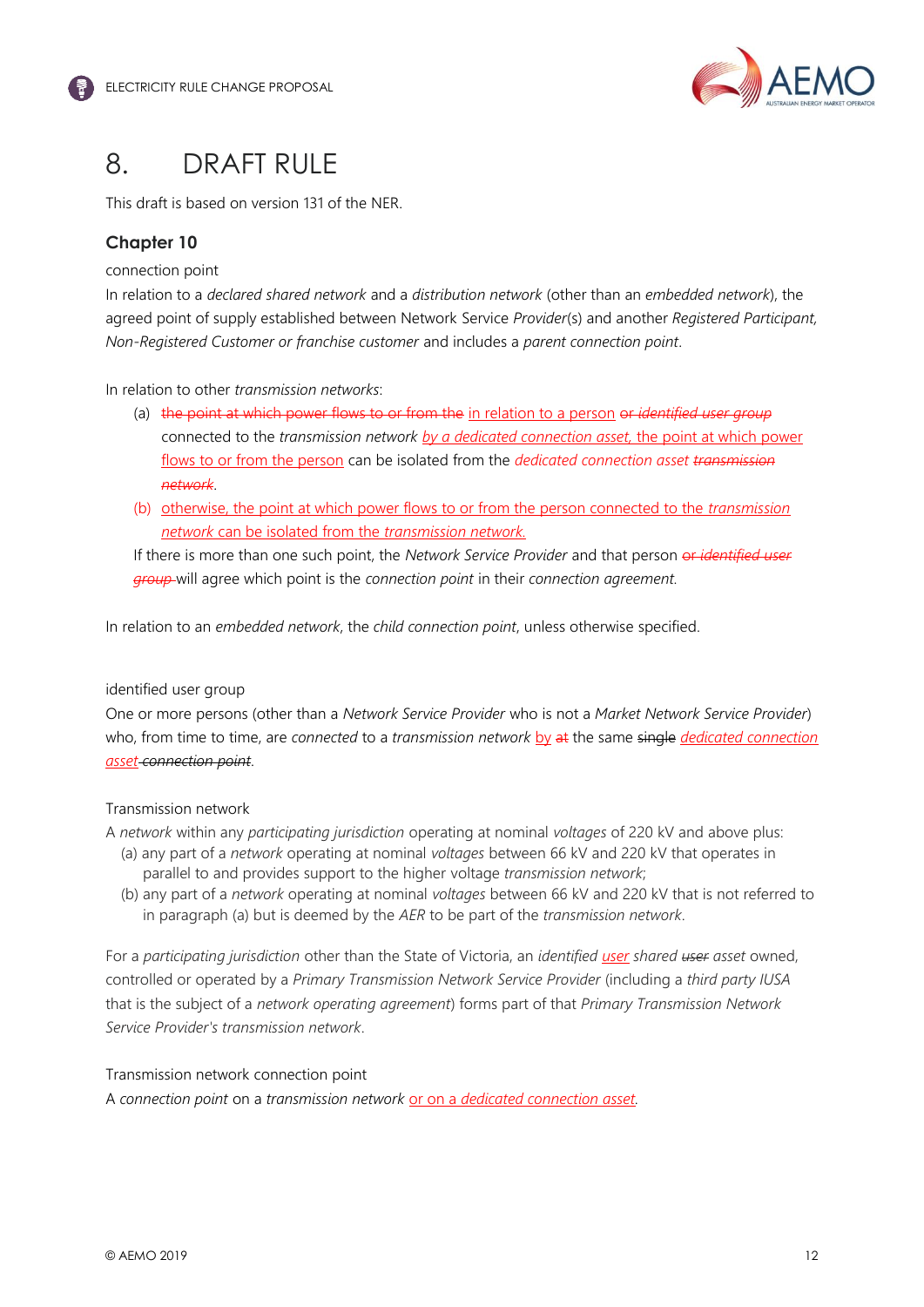

# APPENDIX A. DCA SCENARIOS

The following scenarios demonstrate how AEMO considers the existing key NER obligations apply and whether they are unworkable. Section 3 of the rule change proposal identifies the NER issues in more detail. Note that in all scenarios the DCASP is contractually responsible for quality of supply to the generating system and DCA is electrically isolatable at the DCA connection point.

### **Scenario 1 – DCA with a single FRMP in an identified user group**





In scenario 1, NEM obligations (e.g. performance standards, settlements and a single MLF) can be applied because there is a one-to-one relationship between the connection point and FRMP (Generator). Table 5 sets out how key NER requirements would be applied.

#### Table 5 Scenario 1 - Key NER obligations

| Registration                                                                                                                                                                                                        | Performance<br>standard                                           | Metering                                                          | Settlement and<br>prudentials                                             | <b>MLF</b>                                    |
|---------------------------------------------------------------------------------------------------------------------------------------------------------------------------------------------------------------------|-------------------------------------------------------------------|-------------------------------------------------------------------|---------------------------------------------------------------------------|-----------------------------------------------|
| • DCA owner, operator or<br>controller must register as an<br>NSP and classifies small DCA,<br>thereby becoming a DCASP<br>• The generating system owner,<br>operator or controller must<br>register as a Generator | Performance<br>standard applied at<br>the DCA<br>connection point | Single metering<br>installation at the<br>DCA connection<br>point | Based on the<br>Generator's energy<br>flow at the DCA<br>connection point | MLF applied at the<br>DCA connection<br>point |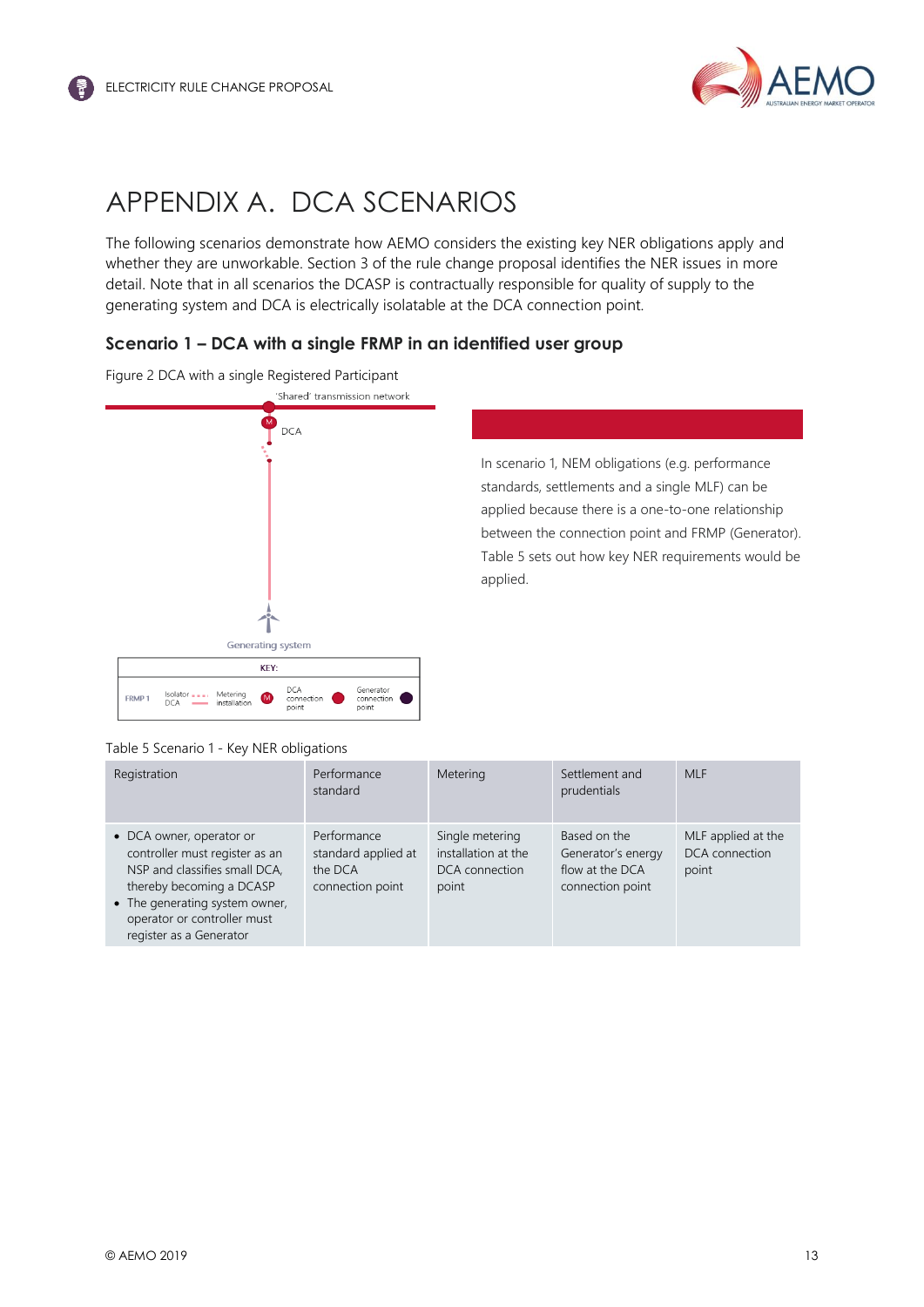

### **Scenario 2 – DCA with a single FRMP in an identified user group and multiple generating systems**



In scenario 2, NER requirements (e.g. performance standards, settlements and a single MLF) cannot be applied because multiple generating systems connect to a DCA. This breaks the one-to-one relationship between the connection point and FRMP (Generator). Table 6 sets out how key NER requirements would be applied.

Table 6 DCA with multiple generating systems and separate FRMPs

| Registration                                                                                                                                                                                                                                                          | Performance<br>standard                                                                                                                                                                                                                                                                             | Metering                                                                   | Settlement and<br>prudentials                                                                             | <b>MLF</b>                                                                                                                                 |
|-----------------------------------------------------------------------------------------------------------------------------------------------------------------------------------------------------------------------------------------------------------------------|-----------------------------------------------------------------------------------------------------------------------------------------------------------------------------------------------------------------------------------------------------------------------------------------------------|----------------------------------------------------------------------------|-----------------------------------------------------------------------------------------------------------|--------------------------------------------------------------------------------------------------------------------------------------------|
| • DCA owner, operator or<br>controller must register as<br>an NSP and classifies small<br>DCA, thereby becoming a<br><b>DCASP</b><br>• Generating system owner,<br>operator or controller must<br>register as a Generator for<br>the individual generating<br>systems | Performance<br>standard applied at<br>the DCA connection<br>point and potentially<br>shared performance<br>standard to both<br>generating systems.<br>However, it may be<br>difficult to identify<br>individual asset non-<br>conformance, the<br>Registered<br>Participant would be<br>responsible | Single metering<br>installation required<br>at the DCA<br>connection point | Based on the<br>combined energy<br>profile of the<br>generating systems<br>at the DCA<br>connection point | MLF calculated at the<br>DCA connection<br>point, this will be<br>based on the<br>combined energy<br>profile of both<br>generating systems |